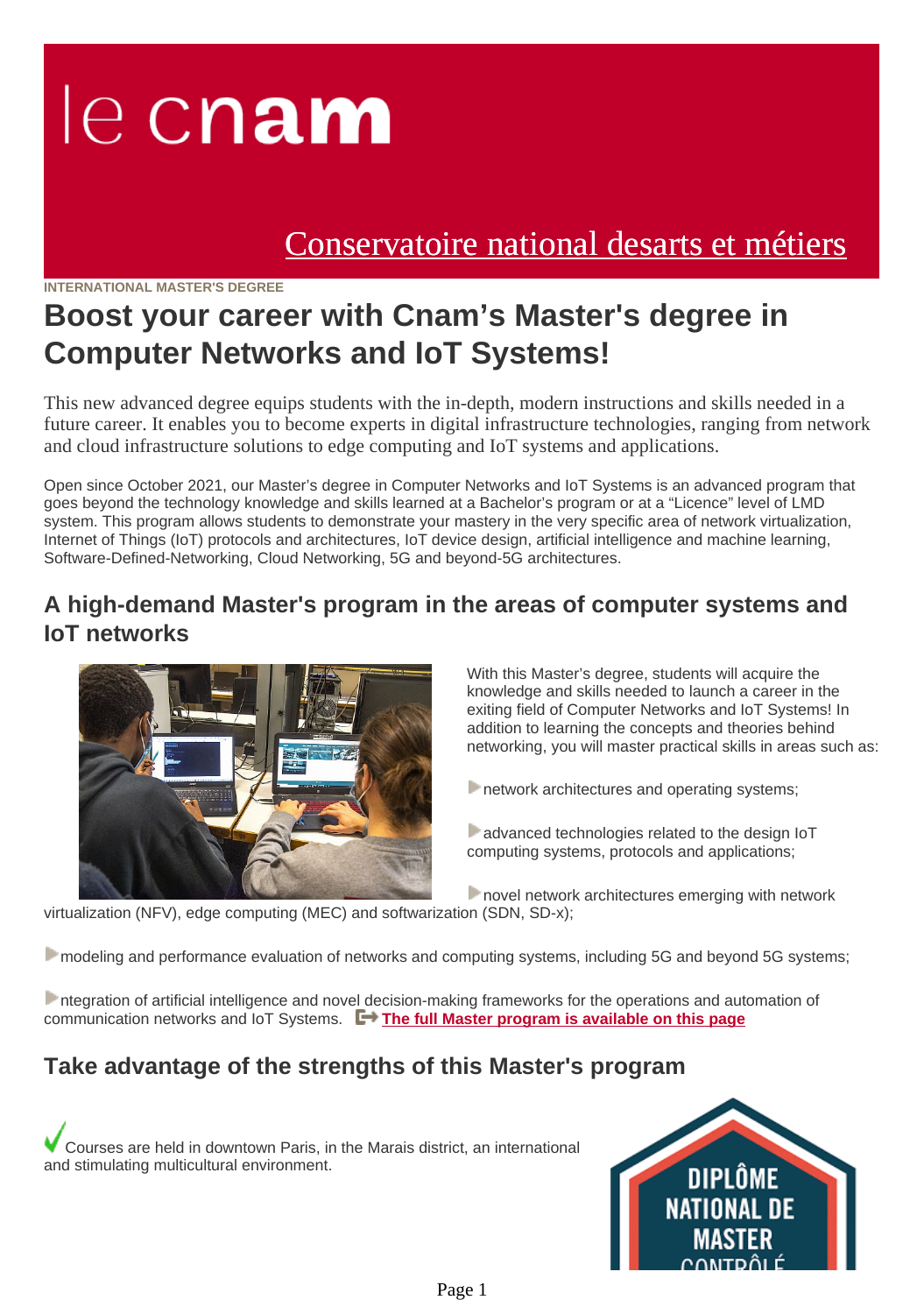The faculty includes world-renowned academics and industry experts active in the technical areas of the master's degree on international, European and national collaborative and industrial research projects, standardization and open-source organizations (ONF, IETF, ETSI).



The program has a partnership with the Master of Computer Science of Sorbonne University. Students will spend one day per week for joint classes at Sorbonne University, Pierre and Marie Curie campus, 20 minutes from the Cnam.

Double degree agreements have been signed with the top-ranked polytechnic universities in Italy and Vietnam.

#### **A master's degree that can open up more opportunities**

With the Master's degree in Computer Networking and IoT Systems, students will be able to quickly obtain top positions in leading industries, large computer networking, IoT systems and telecommunications companies.

#### **Your positions could be:**

Computer scientist Network engineer IoT engineer Computer systems engineer Internet engineer Network expert Embedded systems engineer Expert consultant in computer networks and systems

**F→** For full details about the Master's degree such as admission or application requirements please **[download](https://www.cnam.eu/medias/fichier/master-computer-networks-and-iot-systems_1645002400580-pdf?ID_FICHE=1112612&INLINE=FALSE) [the brochure](https://www.cnam.eu/medias/fichier/master-computer-networks-and-iot-systems_1645002400580-pdf?ID_FICHE=1112612&INLINE=FALSE) or [visit the web site dedicated to this program.](https://master.roc.cnam.fr/)**

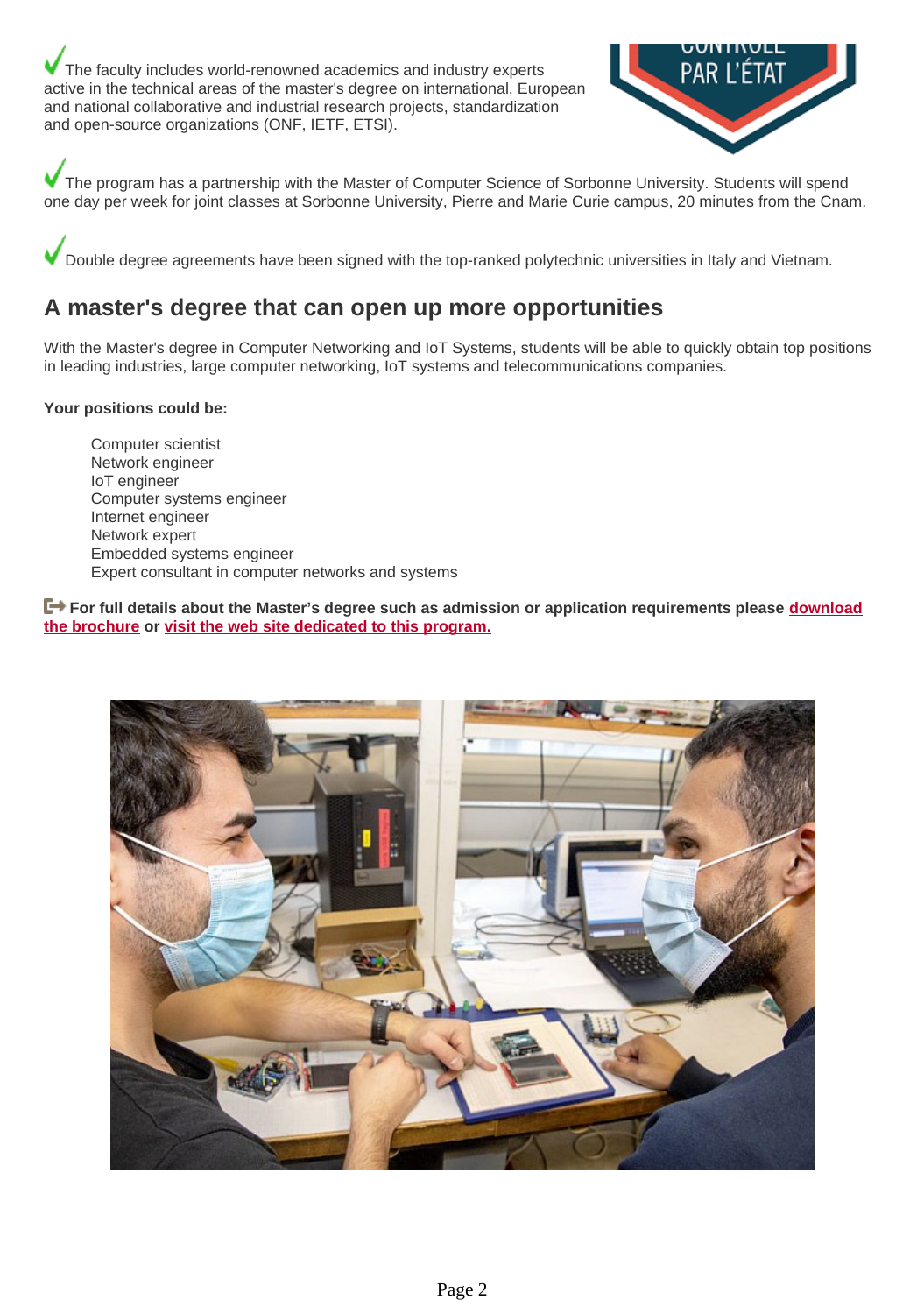



#### **To know more details about the program**

[Download the brochure](https://www.cnam.eu/medias/fichier/master-computer-networks-and-iot-systems_1645002133815-pdf?ID_FICHE=1112612&INLINE=FALSE)

■ [Visit the web site dedicated to this program.](https://master.roc.cnam.fr/)

Check the calendar

Application: Until end of June 2022 Visa: Until end of July 2022 Arrival: Until end of September 2022 Start of classes: October 2022 End of classes: June 2023



Contact our Master Coordinator

Stefano Secci,+33 1 40 27 26 38

## **Do you know that the Cnam also proposes for foreign students in Paris**

**3 international Masters in Management**

[International Development,](https://iim.cnam.fr/iim-international-institute-of-management/) [Project Management](https://iim.cnam.fr/iim-international-institute-of-management/) [Digital Marketing](https://iim.cnam.fr/iim-international-institute-of-management/)